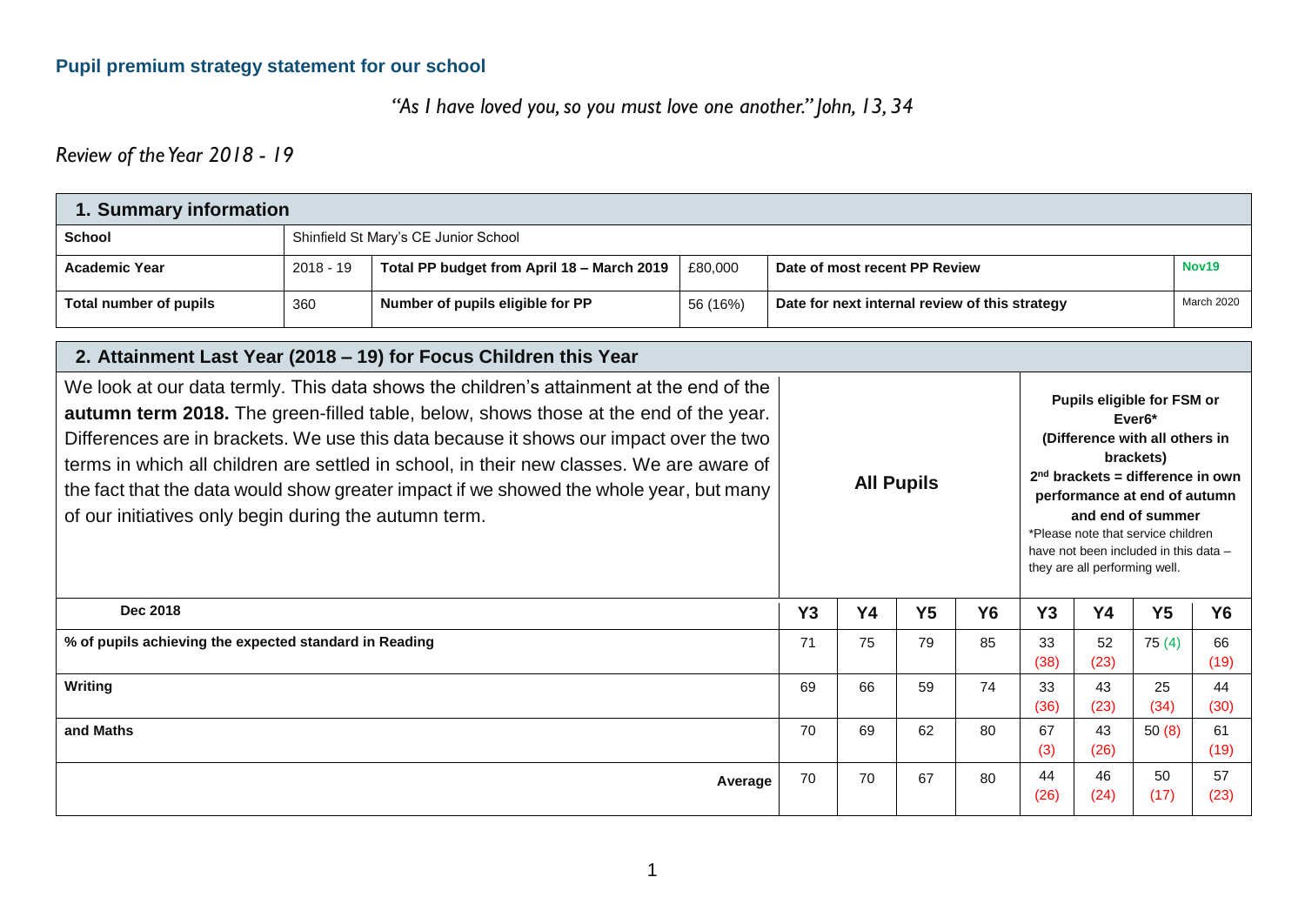| Review of impact across the spring and summer terms 2018 – 19 – Summer term results, Reading<br>(difference between autumn end and summer end in brackets), second brackets indicating the difference<br>between their own performance as a group at the end of autumn compared to their performance at the end<br>of summer.                        | 82<br>$(+11)$                                                                                                                   | 80<br>$(+5)$  | 88<br>$(+9)$  | $83(-2)$  | 40<br>$(-42)$<br>(7)     | 66<br>$(-14)$<br>(14) | 93<br>$(+5)$<br>$(+18)$ | 67<br>$(-16)$<br>(1)  |
|------------------------------------------------------------------------------------------------------------------------------------------------------------------------------------------------------------------------------------------------------------------------------------------------------------------------------------------------------|---------------------------------------------------------------------------------------------------------------------------------|---------------|---------------|-----------|--------------------------|-----------------------|-------------------------|-----------------------|
| <b>Writing</b>                                                                                                                                                                                                                                                                                                                                       | 78<br>$(+8)$                                                                                                                    | 76<br>$(+10)$ | 76<br>$(+17)$ | $81 (+7)$ | 20<br>$(-58)$<br>$(-13)$ | 62<br>$(-14)$<br>(19) | 64<br>$(-12)$<br>(21)   | 56<br>$(-25)$<br>(12) |
| <b>Mathematics</b>                                                                                                                                                                                                                                                                                                                                   | 79<br>$(+9)$                                                                                                                    | 75<br>$(+6)$  | 73<br>$(+11)$ | $87 (+7)$ | 40<br>$(-39)$<br>$(-27)$ | 57<br>$(-18)$<br>(14) | 71<br>$(-2)$<br>(21)    | 67<br>$(-20)$<br>(6)  |
| Average                                                                                                                                                                                                                                                                                                                                              | 80<br>$(+10)$                                                                                                                   | 77<br>$(+7)$  | 79<br>$(+13)$ | $84 (+4)$ | 33<br>$(-47)$<br>$(-11)$ | 62<br>$(-18)$<br>(16) | 76<br>$(-3)$<br>(26)    | 63<br>$(-21)$<br>(6)  |
| <b>Numbers of children</b>                                                                                                                                                                                                                                                                                                                           | 89                                                                                                                              | 89            | 90            | 84        | 6                        | 21                    | 14                      | 18                    |
| Notes: Numbers of PP children increased during this year, and Looked After children joined each year<br>group. Therefore the data at the end of the year has had these children added into it. In all cases there<br>were safeguarding concerns. One or two children left, and therefore percentages became larger for<br>example in Y3 as a result. | Pupils Eligible for Pupil Premium<br><b>All Pupils</b><br>at the level of the tests (all pupils<br>eligible for PP in brackets) |               |               |           |                          |                       |                         |                       |
| Reading and Maths progress score end KS2 summer 2019                                                                                                                                                                                                                                                                                                 |                                                                                                                                 |               | 2.6           |           |                          |                       | 2.3                     |                       |

|           | 3. Barriers to future attainment (for pupils eligible for PP)                                                                                                                                                                                                                                                                                                                                                                                                              |  |  |  |  |  |
|-----------|----------------------------------------------------------------------------------------------------------------------------------------------------------------------------------------------------------------------------------------------------------------------------------------------------------------------------------------------------------------------------------------------------------------------------------------------------------------------------|--|--|--|--|--|
|           | <b>In-school barriers</b> (issues to be addressed in school, such as poor oral language skills)                                                                                                                                                                                                                                                                                                                                                                            |  |  |  |  |  |
| А.        | Language and cultural barriers - we had an influx of EAL children this year, several of whom have joined us since September. Many of our British-born parents, too, have very poor<br>oracy and numeracy skills and some are illiterate and cannot help their children without guidance.                                                                                                                                                                                   |  |  |  |  |  |
| В.        | Lack of confidence and emotional barriers such as low self-esteem and fear of failure - a number of our pupil premium children are in the midst of family splits, or have very ill<br>parents; others are on Child Protection register for a variety of reasons; poor parenting is also an issue.                                                                                                                                                                          |  |  |  |  |  |
| <b>C.</b> | We were joined by a number of children who have had extremely disrupted lives – we have four looked-after children, all of whom have had safeguarding issues in their recent lives,<br>and three of whom still do. Safeguarding matters are at an all-time high, and predominated amongst our Pupil Premium children this year. 43% of our children who were eligible for<br>Pupil Premium funding had had serious safeguarding issues that had involved outside agencies. |  |  |  |  |  |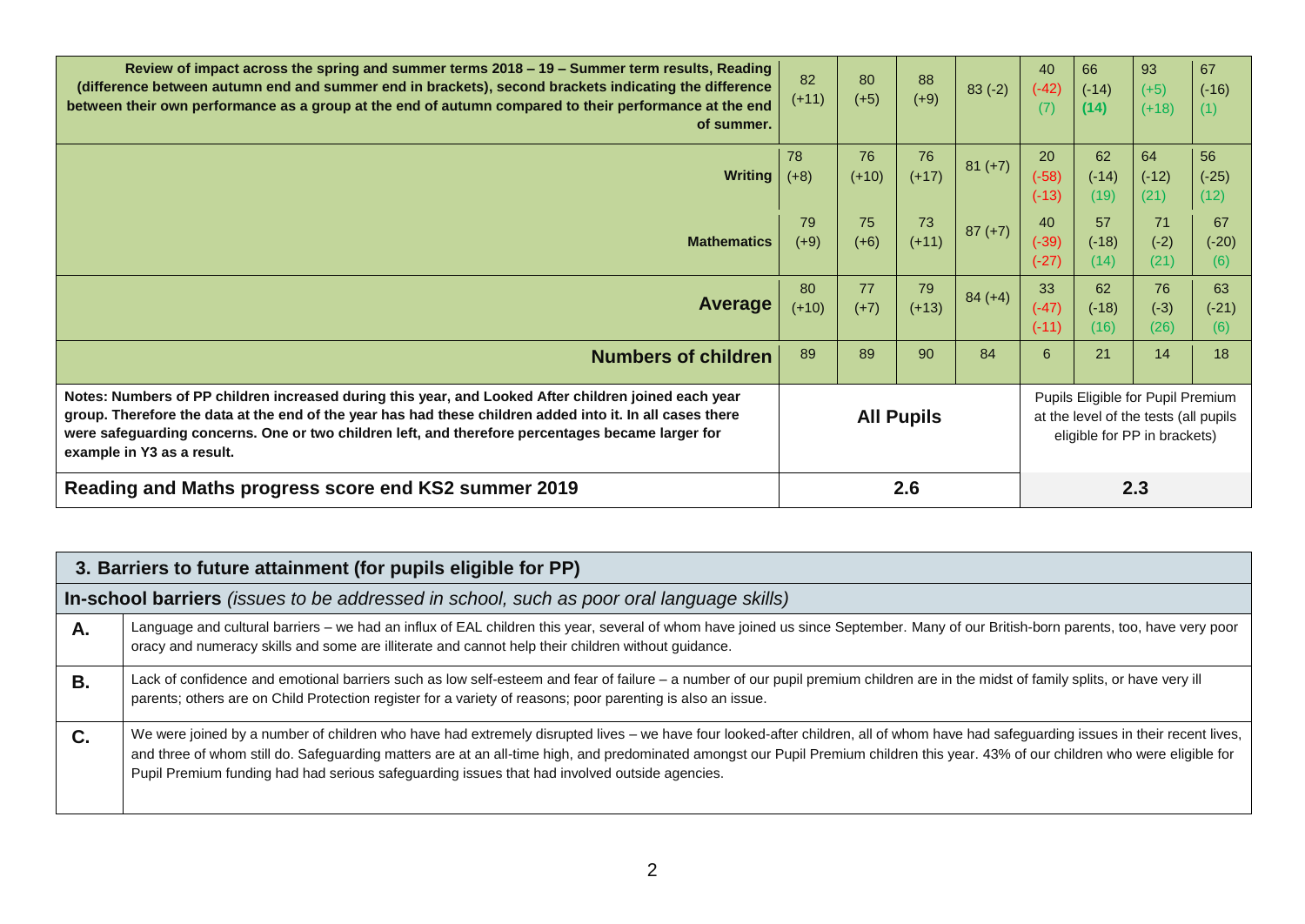| <b>External barriers</b> (issues which also require action outside school, such as low attendance rates)                                                                             |
|--------------------------------------------------------------------------------------------------------------------------------------------------------------------------------------|
| Parenting skills to produce confident children who are able to regulate themselves. In some cases, parental mental health has been an issue - depression and anxiety.                |
| Attendance rates of our PP eligible children are lower than for other children.                                                                                                      |
| Children feel themselves to be impoverished in a variety of ways - shoes, bicycles, holiday fun, transport, ability to arrive on time (in a case of parental depression for example) |
|                                                                                                                                                                                      |

——

|    | 4. Desired outcomes (Desired outcomes and how they will be measured)                                                                                                                                                                                                                                                                                                                                                                                                                                                                                                                                                                                  |                                                                                                                                                                          | <b>Success criteria</b>                                                                                                                                                                                                |                                                                                                                                                  |  |
|----|-------------------------------------------------------------------------------------------------------------------------------------------------------------------------------------------------------------------------------------------------------------------------------------------------------------------------------------------------------------------------------------------------------------------------------------------------------------------------------------------------------------------------------------------------------------------------------------------------------------------------------------------------------|--------------------------------------------------------------------------------------------------------------------------------------------------------------------------|------------------------------------------------------------------------------------------------------------------------------------------------------------------------------------------------------------------------|--------------------------------------------------------------------------------------------------------------------------------------------------|--|
| А. | EAL children were given additional support and the impact of this was measured: it became less and less necessary until they were<br>fully integrated into the whole class learning.<br>Improved oracy and use of language for all children leads to improved inferential skills and greater progress in Reading.                                                                                                                                                                                                                                                                                                                                     |                                                                                                                                                                          | EAL children are socially integrated and able<br>to access the curriculum at an appropriate<br>level.                                                                                                                  |                                                                                                                                                  |  |
| В. | Nurture Groups and small groups within the classroom will support the children becoming confident communicators and build self-<br>confidence. The gap between PP children and all children will be halved at the end of the spring term, and brought in line by the<br>end of the summer.<br>As can be seen by the above figures, the attainment gaps started to narrow – i.e the difference in the percentage of PP children<br>who achieved ARE or above and that of children who were not eligible visibly decreased across two terms, in all Year Groups<br>except Year Three. This year's Year Four children will need therefore to be a focus. |                                                                                                                                                                          | All pupil premium children in Years 3 to 5 will<br>make accelerated progress - 2 SSM points<br>per term.<br>Partially achieved. In Year Six in particular,<br>there was a large number of PP boys who<br>also had SEN. |                                                                                                                                                  |  |
| C. | There are no behaviour issues in Upper School from our PP children.                                                                                                                                                                                                                                                                                                                                                                                                                                                                                                                                                                                   |                                                                                                                                                                          |                                                                                                                                                                                                                        | Outcome achieved.                                                                                                                                |  |
| D. | Parent Support Adviser report demonstrates a number of successful outcomes re housing, stability and successful regular<br>attendance of Triple P parenting course (where applicable).                                                                                                                                                                                                                                                                                                                                                                                                                                                                |                                                                                                                                                                          | All PP children make accelerated progress in<br>Ys 3 - 5: 2 SSM points per term over spring<br>and summer.                                                                                                             |                                                                                                                                                  |  |
| Е. | Attendance rates rise to 95%+ for all PP children.                                                                                                                                                                                                                                                                                                                                                                                                                                                                                                                                                                                                    |                                                                                                                                                                          |                                                                                                                                                                                                                        | Desired outcome was achieved in most classes, with an overall attendance<br>figure from children eligible for FSM of 94.5 across the whole year. |  |
| F. | Pupil impoverishment in peer context is removed.                                                                                                                                                                                                                                                                                                                                                                                                                                                                                                                                                                                                      | All such gaps are known about and plugged: shoes, bikes, After School and Breakfast<br>clubs, trips and visits paid for as well as therapy and access to Parent Support. |                                                                                                                                                                                                                        |                                                                                                                                                  |  |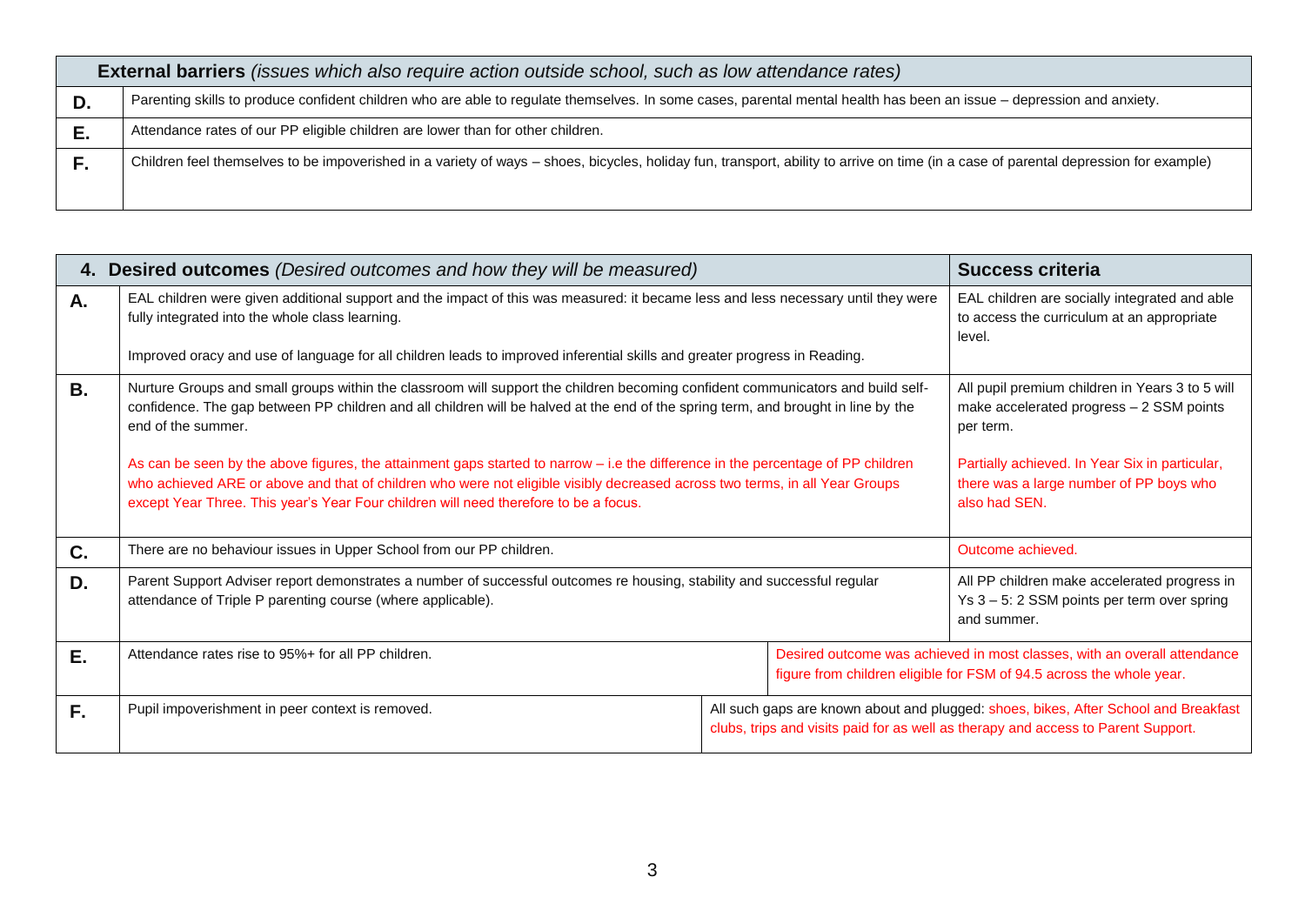|   | Year Group Concerns Based on Last Year's Gaps in Attainment                                                                                                                                                                                                                                                                                                                                                                                                                                                                            | <b>Strategies for accelerated Progress</b>                                                                         |
|---|----------------------------------------------------------------------------------------------------------------------------------------------------------------------------------------------------------------------------------------------------------------------------------------------------------------------------------------------------------------------------------------------------------------------------------------------------------------------------------------------------------------------------------------|--------------------------------------------------------------------------------------------------------------------|
|   | Lowest number of PP eligible children in school - 9. 3 with safeguarding issues, most with impoverished language.<br>All subjects                                                                                                                                                                                                                                                                                                                                                                                                      | Phonics and number bonds need to be                                                                                |
| 4 | Writing was seen as the biggest issue for PP children in Year 4, the difference in percentage achieving ARE between them and all<br>children being 37%. Significant steps forward were made by PP children - at the end of the summer 19% more of them were<br>achieving ARE in writing than at the end of the autumn term (62% rather than 43% - 13 of the 21 instead of 9 of them)                                                                                                                                                   | Focused group work and TA deployment to<br>be concentrated on these children. Focused<br>modelling.                |
| 5 | Reading will be the biggest barrier to progress in Year Five (30% difference at end of Y4 from all children) The difference had<br>already been reduced to 4% by the end of the autumn term, and by the end of the summer 93% of PP children in Y5 were achieving<br>ARE or above - 18% more than the percentage of all children in Y5.                                                                                                                                                                                                | Planners must be checked daily and reading<br>with TAs to be a priority.                                           |
| 6 | In Year Six, Writing and Maths were seen as the issues this year (-34 and -29 respectively compared to other children). In almost<br>every case, the PP children in Year Six have other issues besides PP - emotional and behavioural, child protection, medical and<br>SEN. The needs of this cohort were so complex that although the difference was decreased between these children and all<br>children, it could not be closed. However, there were only 18 children, and the average across all subjects was 63% - 11 of the 18. | High quality mastery teaching in Maths, with<br>appropriate focused interventions and<br>focused small group work. |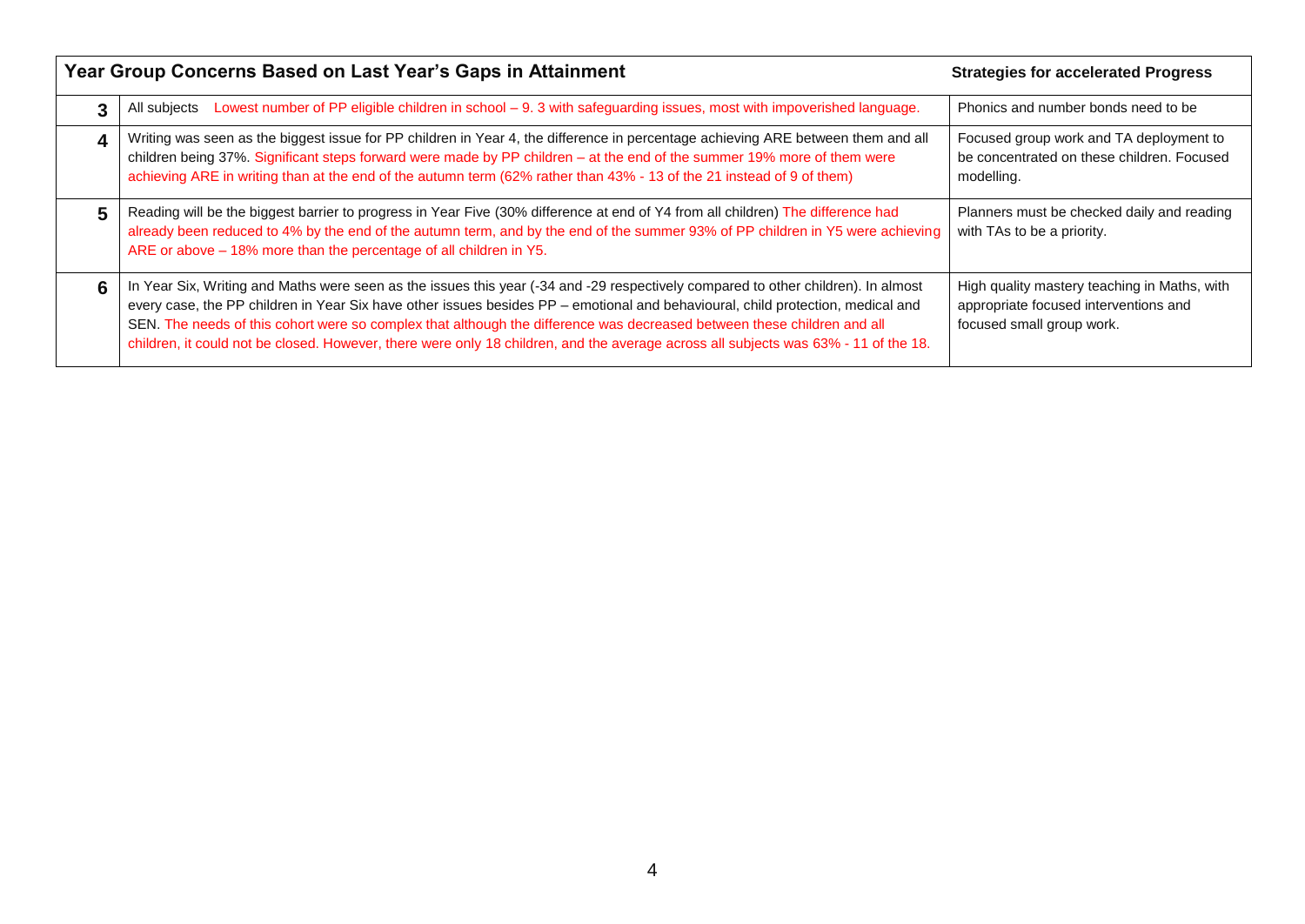# **5. Review of expenditure 2018 - 19**

**Academic year 2018 - 19**

## **i. Quality of teaching for all**

| <b>Desired outcome</b>                                                                                                                                                                                                                                                                                                                                                                                                    | <b>Chosen action /</b><br>approach                                                                                                                                                                                                                                                                                                                                                                                                                                                                                                                                                                                                                                                                                                                                                                                                                                                                                                                                                                                            | What was the evidence and<br>rationale for this choice?                                                                                                                                                                                                                                                                                                                                                                                                                                                                                                                                                                                                                      | How was it Implemented?                                                                                                                                                                                                                                                                                                                             | <b>Staff</b><br>lead                                                | <b>Review of Implementation</b><br>/ Impact / Further work                                                                                                                                                                                                                                                                                                                                                                                                                                                                                                                                                                                     |
|---------------------------------------------------------------------------------------------------------------------------------------------------------------------------------------------------------------------------------------------------------------------------------------------------------------------------------------------------------------------------------------------------------------------------|-------------------------------------------------------------------------------------------------------------------------------------------------------------------------------------------------------------------------------------------------------------------------------------------------------------------------------------------------------------------------------------------------------------------------------------------------------------------------------------------------------------------------------------------------------------------------------------------------------------------------------------------------------------------------------------------------------------------------------------------------------------------------------------------------------------------------------------------------------------------------------------------------------------------------------------------------------------------------------------------------------------------------------|------------------------------------------------------------------------------------------------------------------------------------------------------------------------------------------------------------------------------------------------------------------------------------------------------------------------------------------------------------------------------------------------------------------------------------------------------------------------------------------------------------------------------------------------------------------------------------------------------------------------------------------------------------------------------|-----------------------------------------------------------------------------------------------------------------------------------------------------------------------------------------------------------------------------------------------------------------------------------------------------------------------------------------------------|---------------------------------------------------------------------|------------------------------------------------------------------------------------------------------------------------------------------------------------------------------------------------------------------------------------------------------------------------------------------------------------------------------------------------------------------------------------------------------------------------------------------------------------------------------------------------------------------------------------------------------------------------------------------------------------------------------------------------|
| А.<br>Improved oral skills<br>across the school and<br>speedy integration of<br>EAL children.<br>Spelling and<br>Mathematics skills to be<br>developed.<br>Accelerated progress in<br>reading and spelling.<br>Development of<br>inferential skills that<br>enable the children to<br>make good progress in<br>reading.<br>In particular, building<br>vocabulary in children<br>from homes with<br>impoverished language. | Training for all TAs in EAL<br>strategies.<br>Talk for Writing Strategies<br>Explicit vocabulary development<br>and improvements to spelling<br>and maths through precision<br>teaching.<br>Nessy spelling licenses bought<br>as necessary to motivate<br>children.<br>A focus in QFT on the development<br>of inferential skills across the school.<br>including an inferential group after<br>school for specific Year Six children.<br>1:1 for 148 hours (3 children x 30; 1<br>child $x 28$ )<br>Before entry to school, parents of<br>EAL pupils meet with the school to<br>establish the child's prior educational<br>experience, strengths and<br>challenges and language proficiency<br>in mother tongue. On arrival, they<br>are assessed to determine precise<br>English language needs. Support is<br>identified and offered by specific TA<br>with language expertise.<br>Talking Partners is taught by two<br>TAs three times a week to small<br>groups in the development of<br>verbalisation and oracy skills. | EAL strategies adopted by all<br>staff including the teacher will<br>mean that EAL children can<br>become fully integrated. These<br>strategies are proven to work<br>well with all children, not simply<br>EAL, as they focus on visual<br>recognition, rpior knowledge and<br>aspects of life that are common<br>to all children.<br>Last year this had a real impact<br>on children engaging with their<br>learning of spellings and<br>progress in spelling results<br>increased.<br>Improved inferential skills lead to<br>greater enjoyment of reading,<br>therefore great levels of<br>engagement in and out of the<br>classroom and greater progress<br>as a result. | Setting time aside for training the TAs<br>that is planned in advance so that<br>teachers are able to release TAs.<br>Lesson observations.<br>HT will lead an Inferential Skills group<br>after school one day per week to<br>which targeted children will be invited,<br>and measure impact through<br>assessing children's responses and<br>work. | DHT,<br><b>SENCo</b><br>and<br>English<br>Leader<br>Headtea<br>cher | Training of TAs has now become<br>fortnightly and is specific to the needs<br>of our children and has included<br>Nurture and emotional wellbeing<br>training, safeguarding training in<br>dealing with autistic children, use of<br>precision training and Matsh<br>interventions. Some training has been<br>undertaken alongside more<br>experienced TAs.<br><b>HT</b> and DHTR ran inferential<br>group as well as skills<br>transference into writing after<br>school on Weds for borderline<br>children, many of whom were<br>PP eligible.<br>Vocabulary building will need<br>to continue to be a focus this<br>year for these children. |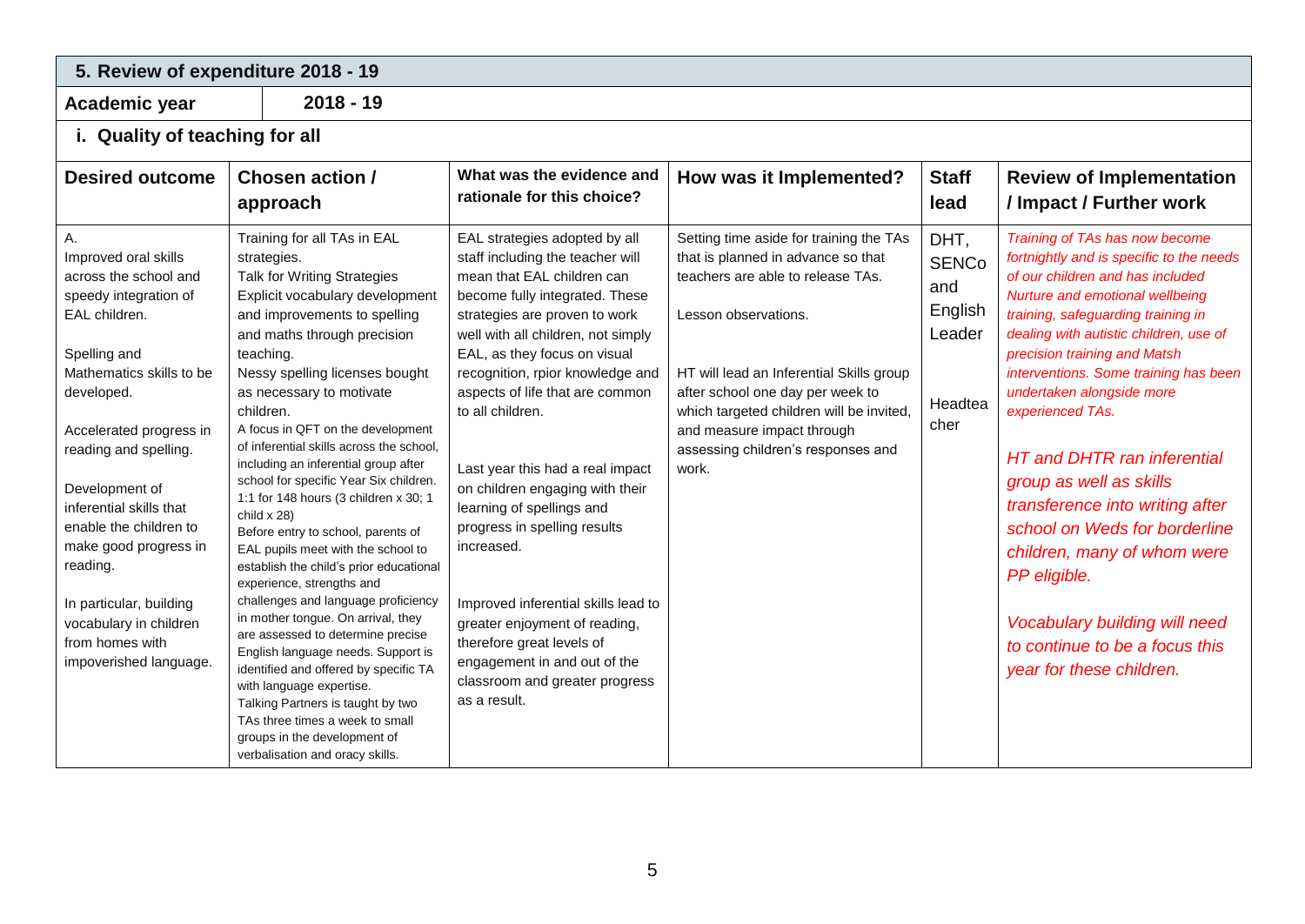| E. Attendance is 95% or<br>above for all children<br>including PP. | Rewards to be introduced for all<br>children with improved<br>attendance, half-termly (MUFTI<br>day on the Friday of the first<br>week back).<br>Friday checks and phone calls,<br>followed by targeted support as<br>necessary.<br>In individual cases, facilitating<br>attendance by paying for<br>Breakfast Club if necessary. | Parents sometimes take holiday<br>that overlaps with the term dates<br>in order to save money. Children<br>love to come into school in non-<br>uniform and are likely to want to<br>come to school on these days.<br>Children, when this idea has<br>been suggested, have said that<br>it would make them want to be<br>here 100% of the time even if<br>they were feeling under the<br>weather. It is therefore worth<br>trying. | By giving fair notice of its intentions,<br>the way it will be implemented and the<br>reasons it is fair. On average, a child<br>is off school with illness a maximum<br>of twice a year. If these illnesses<br>occur in different half terms, that still<br>leaves four half terms in which they<br>have the opportunity to be in non-<br>uniform. | <b>HT</b> | Half-termly.<br>Attendance was at 94.5 for PP<br>eligible children at the end of<br>the year, some year groups<br>being better than others. Many<br>of the PPE children were those<br>wh had the noro virus in<br>December 2018.                                                          |
|--------------------------------------------------------------------|-----------------------------------------------------------------------------------------------------------------------------------------------------------------------------------------------------------------------------------------------------------------------------------------------------------------------------------|-----------------------------------------------------------------------------------------------------------------------------------------------------------------------------------------------------------------------------------------------------------------------------------------------------------------------------------------------------------------------------------------------------------------------------------|-----------------------------------------------------------------------------------------------------------------------------------------------------------------------------------------------------------------------------------------------------------------------------------------------------------------------------------------------------|-----------|-------------------------------------------------------------------------------------------------------------------------------------------------------------------------------------------------------------------------------------------------------------------------------------------|
|                                                                    |                                                                                                                                                                                                                                                                                                                                   |                                                                                                                                                                                                                                                                                                                                                                                                                                   | Total approximate budgeted cost                                                                                                                                                                                                                                                                                                                     |           | £48,500(LSAs)<br>£10,000 (TAs)<br>£2880 - Talking Partners<br>We spent more than this $-$<br>two TAs were trained, and<br>their hours were increased<br>significantly to allow for<br>planning and assessment of<br>the children's progress as<br>well as of the impact of the<br>scheme. |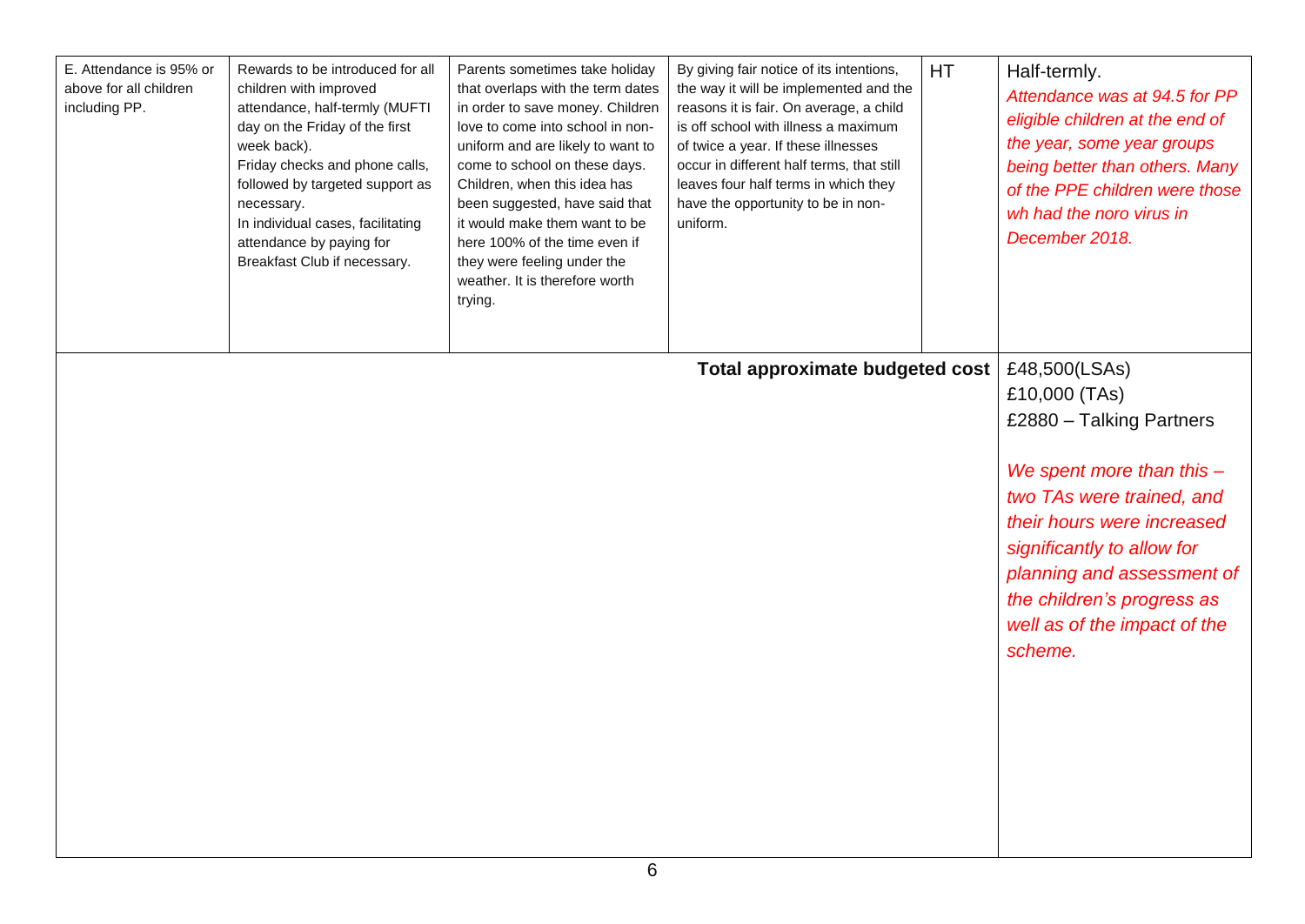|                                                                                                                                                                                                                                            | ii. Targeted support                                                                                                                                                                                                                                                                                                                                                                                                                                                                     |                                                                                                                                                                                                                                                                                                                                                                                                                                                                                                                                                       |                                                                                                                                                                                                                             |                                                                   |                                                                                                                                                                                                                                                                                                                                                                                                                                                                                                                                                                                                                        |
|--------------------------------------------------------------------------------------------------------------------------------------------------------------------------------------------------------------------------------------------|------------------------------------------------------------------------------------------------------------------------------------------------------------------------------------------------------------------------------------------------------------------------------------------------------------------------------------------------------------------------------------------------------------------------------------------------------------------------------------------|-------------------------------------------------------------------------------------------------------------------------------------------------------------------------------------------------------------------------------------------------------------------------------------------------------------------------------------------------------------------------------------------------------------------------------------------------------------------------------------------------------------------------------------------------------|-----------------------------------------------------------------------------------------------------------------------------------------------------------------------------------------------------------------------------|-------------------------------------------------------------------|------------------------------------------------------------------------------------------------------------------------------------------------------------------------------------------------------------------------------------------------------------------------------------------------------------------------------------------------------------------------------------------------------------------------------------------------------------------------------------------------------------------------------------------------------------------------------------------------------------------------|
| <b>Desired outcome</b>                                                                                                                                                                                                                     | Chosen action /<br>approach                                                                                                                                                                                                                                                                                                                                                                                                                                                              | What was the evidence and<br>rationale for this choice?                                                                                                                                                                                                                                                                                                                                                                                                                                                                                               | How was it Implemented?                                                                                                                                                                                                     | <b>Staff</b><br>lead                                              | <b>Review of Implementation</b><br>/ Impact / Further work                                                                                                                                                                                                                                                                                                                                                                                                                                                                                                                                                             |
| B. PP children<br>develop raised<br>levels of self-<br>esteem and<br>demonstrate<br>greater<br>confidence<br>levels in the<br>classroom,<br>answering<br>questions and<br>'risk-taking'.<br>Improved confidence in<br>Maths understanding. | Deployment of PSA in<br>supporting families in crisis; in<br>encouraging parents to attend<br>parenting course and in running<br>them herself;<br>Champion pupils strategy to be<br>deployed in all classrooms and<br>parents of PP children to be<br>targeted.<br>Afternoon maths intervention in<br>response to morning<br>misconceptions and lack of<br>understanding.<br>Employment and training of a<br>TA to work on nurture groups<br>and emotional wellbeing every<br>afternoon. | Our PSA has a proven record of<br>working well with families to 'get<br>them on board' with their<br>children's engagement with their<br>learning and in building them<br>into confident and resilient<br>learners.<br>All teachers to engage with at<br>least one and preferably two PP<br>parents per term, reviewing<br>regularly and moving on to the<br>next parent as soon as goals<br>have been achieved.<br>This worked well last year when<br>it was trialled: a good male role<br>model works with mainly boys in<br>small groupwork to aid | Regular reviews with our PSA;<br>Regular reviews with teachers and<br>half-termly assessment reviews.                                                                                                                       | <b>PSA</b><br>HT<br>Inclusion<br>Leader                           | Our PSA is presently working with 19<br>families, all of whom are ongoing<br>cases from last year and several of<br>whom have felt they need to continue<br>with the high quality of support that<br>has been given to them by Lisa Ward.<br>We consider this work essential in<br>raising the confidence in parents to<br>parent their children, and in raising<br>the self-esteem of the children as a<br>result. In turn, they are enabled to be<br>confident learners in the classroom.<br>The other srartegies have all been<br>effective in raising children's self-<br>esteem and decreasing cognitive<br>load. |
| C. Behaviour in<br>Year Six boys is<br>not an issue.<br>Preparation for<br>secondary school<br>ensures behaviour does<br>not impact on learning.                                                                                           | Robust deployment of the<br>Behaviour for Learning Policy.<br>Champion Children strategy.<br>PSA support and encouragement<br>to attend Triple P course.<br>Payment by school for After<br>School Club twice a week in some<br>cases.<br>Summer holiday school - two<br>weeks prep for Y6.                                                                                                                                                                                               | The B4L policy has proven<br>effective and successful in its<br>positive affirmation of good<br>behaviour.<br>Parental involvement raises the<br>children's sense of self-worth.<br>confidence and motivation.<br>Positive parenting makes for<br>happy and stable children who are<br>sure of themselves.<br>Fun time for a child with<br>challenging behaviour at home<br>treats the whole child - gives mum<br>a break and makes them feel                                                                                                         | Watch the red points register, have<br>regular contact with the parents<br>concerned and the PSA.<br>Liaise with the Year Leader and Class<br>Teachers in Year Five.<br>Weekly reviews with PSA and end of<br>term reports. | Y <sub>5</sub><br>team,<br>HT,<br><b>DHT</b><br>and<br><b>PSA</b> | Red points, daily<br>PSA weekly<br>Teachers, daily<br>This was a challenging cohort. Lack<br>of parental support scuppered us so<br>that we were able only to minimise<br>the impact on other children in most<br>cases. However, there was definitely<br>some positive impact.                                                                                                                                                                                                                                                                                                                                        |
| clearly reaped.                                                                                                                                                                                                                            | Further spending on PSA - additional hours to meet need, and an honorarium.                                                                                                                                                                                                                                                                                                                                                                                                              |                                                                                                                                                                                                                                                                                                                                                                                                                                                                                                                                                       | Total budgeted cost<br>Encouraging parents to engage with the champion pupils scheme proved challenging in some cases. Where the parents did engage, benefits were                                                          |                                                                   | £7,400 (PSA)<br>£3,200 (Nurture TA pms)                                                                                                                                                                                                                                                                                                                                                                                                                                                                                                                                                                                |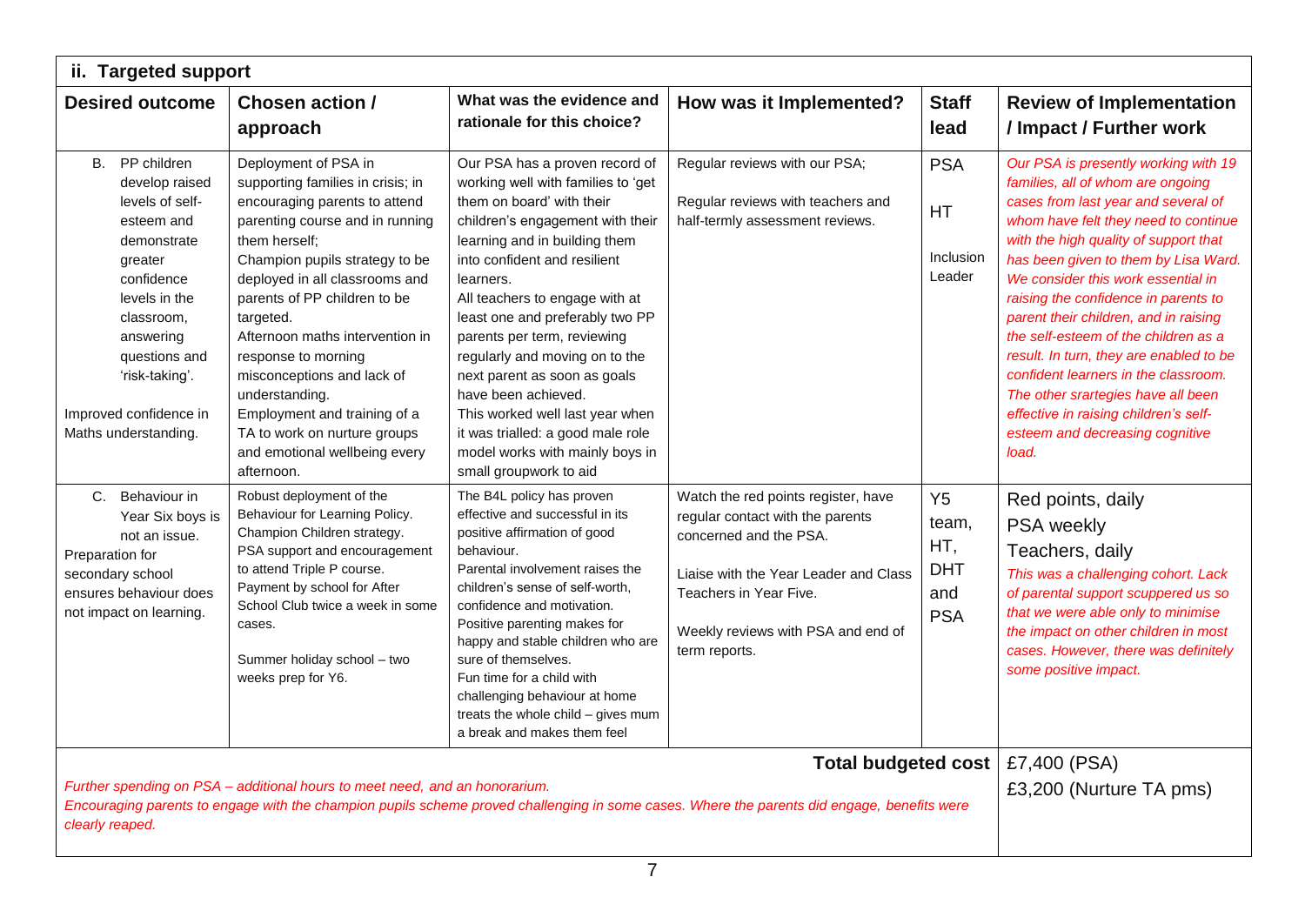| iii. Other approaches                                                                                                                                                                                                                                                                                                                                                                                                                                          |                                                                                                                                                                                                                      |                                                                                                                                                                                                                                                                                                                                                                                                                                                                                                                                                                                                                       |                                                                                                                                                                                                                                                 |                                                                               |                                                                                                                                                                                                                                                                                                                                                                                                                                                                                                                                                                                                                                                                |
|----------------------------------------------------------------------------------------------------------------------------------------------------------------------------------------------------------------------------------------------------------------------------------------------------------------------------------------------------------------------------------------------------------------------------------------------------------------|----------------------------------------------------------------------------------------------------------------------------------------------------------------------------------------------------------------------|-----------------------------------------------------------------------------------------------------------------------------------------------------------------------------------------------------------------------------------------------------------------------------------------------------------------------------------------------------------------------------------------------------------------------------------------------------------------------------------------------------------------------------------------------------------------------------------------------------------------------|-------------------------------------------------------------------------------------------------------------------------------------------------------------------------------------------------------------------------------------------------|-------------------------------------------------------------------------------|----------------------------------------------------------------------------------------------------------------------------------------------------------------------------------------------------------------------------------------------------------------------------------------------------------------------------------------------------------------------------------------------------------------------------------------------------------------------------------------------------------------------------------------------------------------------------------------------------------------------------------------------------------------|
| <b>Desired outcome</b>                                                                                                                                                                                                                                                                                                                                                                                                                                         | Chosen action /<br>approach                                                                                                                                                                                          | What was the<br>evidence and rationale<br>for this choice?                                                                                                                                                                                                                                                                                                                                                                                                                                                                                                                                                            | How was it Implemented?                                                                                                                                                                                                                         | <b>Staff</b><br>lead                                                          | <b>Review of Implementation</b><br>/ Impact / Further work                                                                                                                                                                                                                                                                                                                                                                                                                                                                                                                                                                                                     |
| D and F. Children in<br>our school do not go<br>without the basic<br>essentials that other<br>children have and<br>feel themselves to<br>be different, hide<br>their need and<br>become<br>disengaged. Shoes,<br>coats, bikes,<br>breakfast club.<br>payment for trips<br>and visits.<br>All children have a<br>love of reading and<br>are enabled to read<br>regularly and make<br>wide reading<br>choices unaffected<br>by their financial<br>circumstances. | Offer to pay for a percentage or<br>the whole of a necessary item or<br>learning opportunity.<br>To purchase and subscribe to<br>Accelerated Reader to ensure<br>children make steady progress<br>in reading skills. | Equality of experience and<br>opportunity for all children is a<br>fundamental value held dear by<br>the school - inclusion.<br>Research has shown that<br>accelerated progress is made by<br>FSM pupils who have access to<br><b>Accelerated Reader, This</b><br>research was done by EEF; and<br>The National Literacy Trust<br>compared children who had<br>access to AR and those who did<br>not and found that the<br>enjoyment of reading increased<br>from Y3 in children who had had<br>access to it to a greater<br>measure than in those who did<br>not - as well as the frequency<br>with which they read. | By judging each case on its own<br>merits and by liaising with the leader<br>of inclusion.<br>IT Coordinator and English Leader<br>monitor this through the system itself,<br>which shows the levels to which<br>children have engaged with it. | HT,<br>PSA,<br>Inclusi<br>on<br>Leader<br><b>ITCo</b><br>and<br>Englis<br>hCo | This will not be regular and<br>will need individual review<br>as appropriate.<br>On the contrary to this expectation,<br>the need has increased. At Parents<br>Evenings, more parents are coming to<br>the HT to share financial concerns<br>and to explore ways of staggering<br>payments for trips and visits etc.<br>Children without shoes and coats are<br>being supported by a recycling<br>programme we have put in place.<br>Having said that, the allocation below<br>was sufficient for this aspect of our<br>work.<br>Breakfast Club, Holiday Clubs, Pop-<br>up reflection / calming space in Y4<br>area; music tuition, phonic books, sun<br>hats |
| Total budgeted allocation for personal enhancement fund                                                                                                                                                                                                                                                                                                                                                                                                        |                                                                                                                                                                                                                      |                                                                                                                                                                                                                                                                                                                                                                                                                                                                                                                                                                                                                       |                                                                                                                                                                                                                                                 | £2 000                                                                        |                                                                                                                                                                                                                                                                                                                                                                                                                                                                                                                                                                                                                                                                |
| <b>Cost of Accelerated Reader</b>                                                                                                                                                                                                                                                                                                                                                                                                                              |                                                                                                                                                                                                                      |                                                                                                                                                                                                                                                                                                                                                                                                                                                                                                                                                                                                                       |                                                                                                                                                                                                                                                 | £10,925                                                                       |                                                                                                                                                                                                                                                                                                                                                                                                                                                                                                                                                                                                                                                                |
|                                                                                                                                                                                                                                                                                                                                                                                                                                                                |                                                                                                                                                                                                                      |                                                                                                                                                                                                                                                                                                                                                                                                                                                                                                                                                                                                                       |                                                                                                                                                                                                                                                 | <b>Total</b>                                                                  | More than £85,000                                                                                                                                                                                                                                                                                                                                                                                                                                                                                                                                                                                                                                              |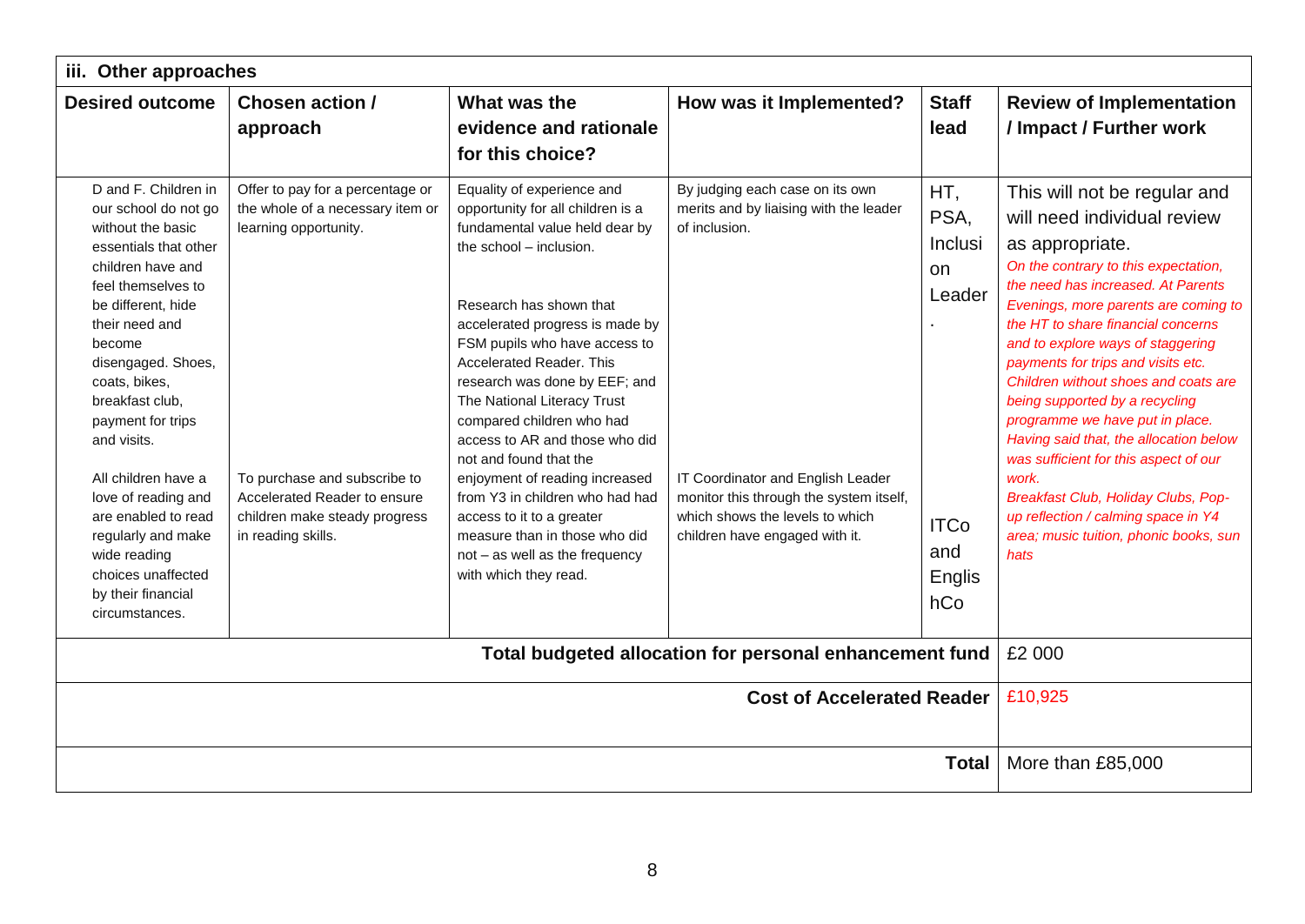#### **D. Planned expenditure 2019 - 20**

|             | 6. Barriers to future attainment (for pupils eligible for PP)                                                                                                                                                                         |
|-------------|---------------------------------------------------------------------------------------------------------------------------------------------------------------------------------------------------------------------------------------|
|             | In-school barriers (issues to be addressed in school, such as poor oral language skills)                                                                                                                                              |
| A           | Spoken Language – external inequalities cause inequalities in the learning place. Our children's issues are of both EAL and<br>impoverishment of language.                                                                            |
| B           | Lack of Literacy - again, an inability to read in parents, or a lack of confidence in themselves to listen to their child reading, has<br>an impact in school. Reading is recognised as the key to all effective learning             |
| $\mathbf C$ | Mental Health issues such as anxiety and depression – these are on the increase in both parents and children, and have an<br>impact on children's ability to learn.                                                                   |
| D           | Ability to deal with cognitive load – children with challenged language registers are less able to handle intrinsic, extrinsic and<br>germane cognitive load, as are children who are suffering from anxiety or emotional ill health. |

| 7. External barriers (issues which also require action outside school, such as low attendance rates)                       |
|----------------------------------------------------------------------------------------------------------------------------|
| <b>Lack of safety</b> – safeguarding issues are on the increase and their impact on the children is immense.               |
| Attendance - PP children, prone to missing education more than other groups, are playing catch-up a good deal of the time. |
| Lack of self-esteem – this comes from outside and affects children's ability to contribute to or take part in lessons      |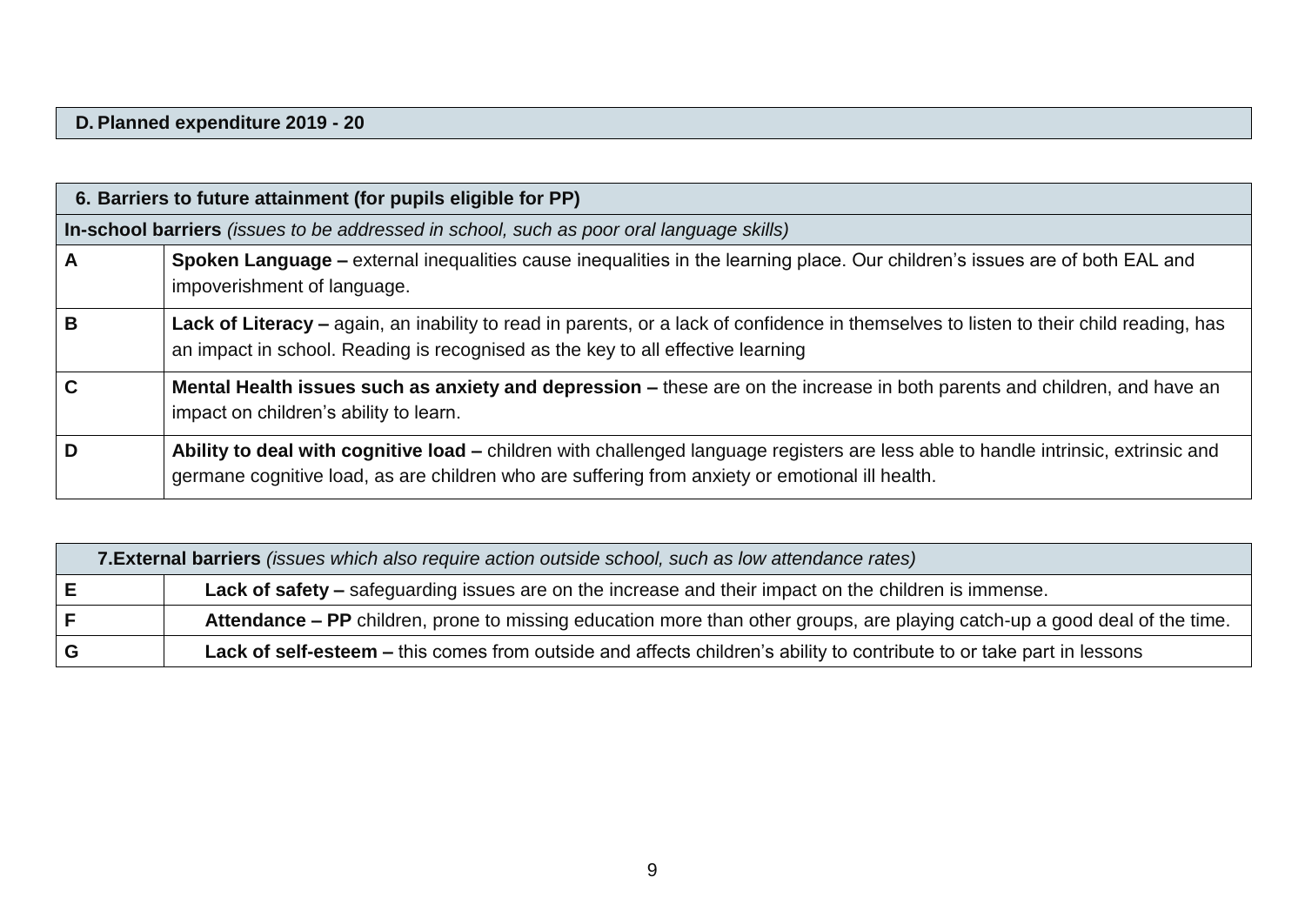## **Intended use of PP Funding 2019 - 20**

| <b>Present Academic Year</b>                                                                                                                                                                                 |                                                                                                                                                                                                                                                                                          | $2019 - 20$                                                                                                                                                                                                                                                                                                                                      |  | <b>Allocation £82,700</b>                                                                                                                                                                                                                    |                                                                                |
|--------------------------------------------------------------------------------------------------------------------------------------------------------------------------------------------------------------|------------------------------------------------------------------------------------------------------------------------------------------------------------------------------------------------------------------------------------------------------------------------------------------|--------------------------------------------------------------------------------------------------------------------------------------------------------------------------------------------------------------------------------------------------------------------------------------------------------------------------------------------------|--|----------------------------------------------------------------------------------------------------------------------------------------------------------------------------------------------------------------------------------------------|--------------------------------------------------------------------------------|
| i. Quality of teaching for all                                                                                                                                                                               |                                                                                                                                                                                                                                                                                          |                                                                                                                                                                                                                                                                                                                                                  |  |                                                                                                                                                                                                                                              |                                                                                |
| <b>Desired outcome</b>                                                                                                                                                                                       | Chosen action /<br>approach                                                                                                                                                                                                                                                              | <b>Evidence / Rationale for the Chosen</b><br>Approach                                                                                                                                                                                                                                                                                           |  | How will we ensure this is<br>implemented?                                                                                                                                                                                                   | <b>Cost</b>                                                                    |
|                                                                                                                                                                                                              |                                                                                                                                                                                                                                                                                          |                                                                                                                                                                                                                                                                                                                                                  |  | How will it be reviewed?                                                                                                                                                                                                                     |                                                                                |
| All children are given<br>high quality teaching,<br>and swift action is taken<br>in every case to avert<br>decelerated progress,<br>and to close gaps in<br>learning between PP<br>children and their peers. | TA in every classroom,<br>well trained in aspects<br>specific to the needs of<br>our children.                                                                                                                                                                                           | Adult assistance with targeted support is most<br>effective. TAs will be placed where their skills most<br>match the needs of the children in the specific<br>classroom.<br>In adition to this a part of the Interventions<br>Manager's role will be specifically concerned with<br>the monitoring of intereventions and feedback to<br>teachers |  | Lesson observations that include obs of the<br>deployment of the TAs. This will be by the HT, SLT<br>and peers.<br>Rationales for the targeted use of TAs in the<br>classroom setting will be requested, as well as re the<br>interventions. | Training Costs - extra<br>day of Interventions<br>Manager = $£5,000$<br>approx |
| <b>Supportive Year Teams</b><br>- mutual support over<br>the quality of teaching.                                                                                                                            | High quality teaching in<br>an atmosphere of mutual<br>support. New members<br>of staff to be of extremely<br>high standard - the<br>school is now in a<br>position to pick and<br>choose with increased<br>numbers of applicants.<br>Teachers will be<br>rewarded for good<br>practice. | Teachers modelling support of each other will<br>ensure that this culture is established for the<br>teachers and will be enabling for them, as well as<br>good modelling for the children.                                                                                                                                                       |  |                                                                                                                                                                                                                                              | Increase to pay not<br>relevant to PP - but<br>to all.                         |
|                                                                                                                                                                                                              | Peer trios to be included<br>in the programme of<br>mutual support again this<br>year. School is adopting<br>more and more of a<br>coaching style.                                                                                                                                       | Teachers have grown used to this and it has<br>produced a culture of mutual support that is<br>witnessed, understood and adopted by the children.<br>It has greater impact on the quality of teaching than<br>observations which are 'done to' the teachers can<br>ever have.                                                                    |  | Staff meetings for praise; leadership meetings for<br>critical review.                                                                                                                                                                       | 5 peer trios = $10 \text{ days}$<br>of supply teacher $=$<br>£1800             |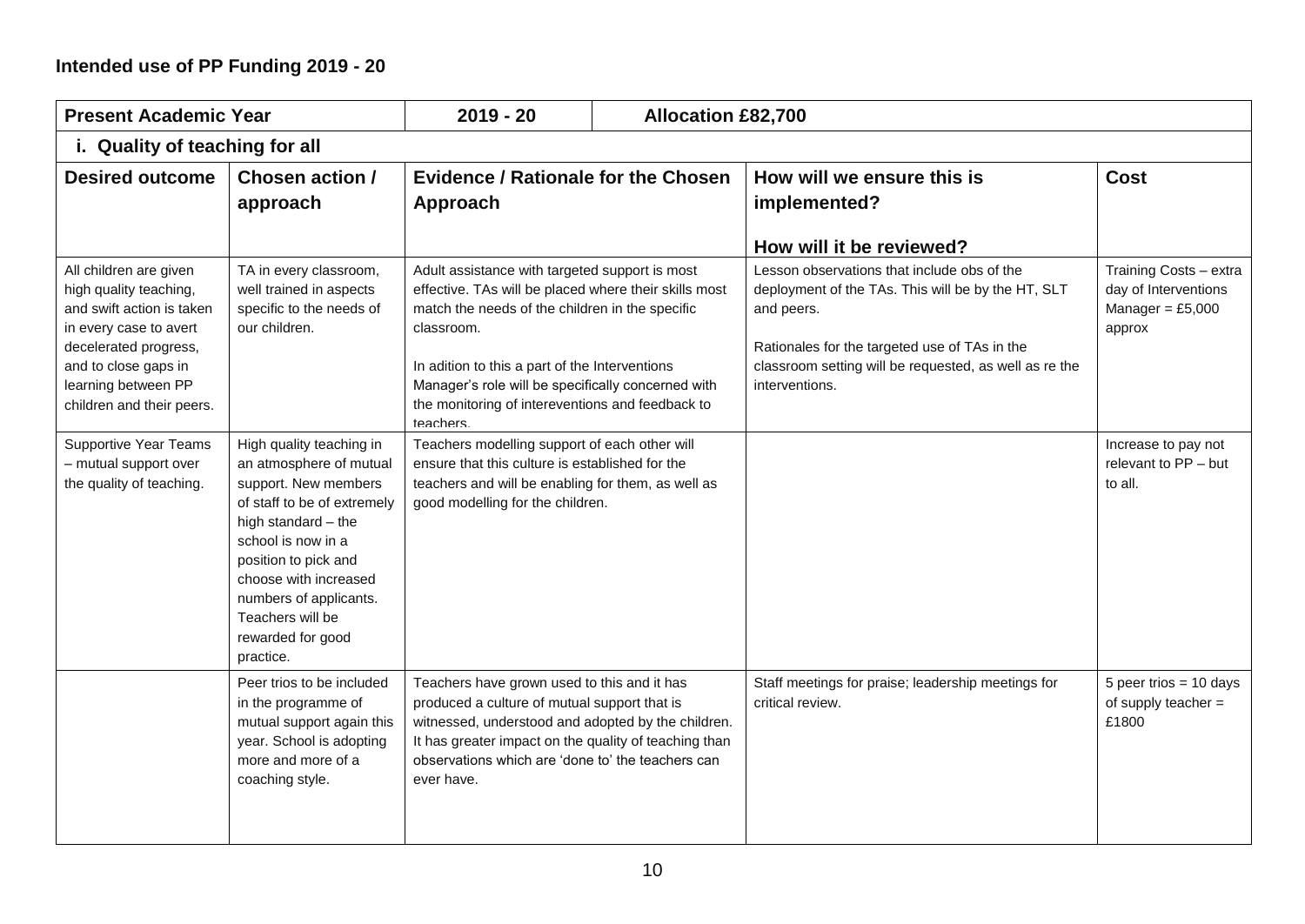|                                          | Hours to be increased for<br>specific interventions in<br>the afternoons.<br>Interventions Manager to<br>monitor and advise<br>SENCo / Inclusion<br>Manager re necessary<br>support. | Some interventions will have more impact if they are<br>timetabled away from Basic Skills lessons; TAs will<br>be able to focus on Basic Skills in the mornings,<br>when they will not be taken away from the<br>classroom.<br>Children who are given interventions will be<br>included also in lessons. Interventions Manager will<br>make sure they are timely and time-limited. | Interventions Manager with SENco to measure impact<br>- in terms of progress of PP children, and to feed<br>back to teachers.<br>The IM's records will give further detail of inteventions<br>and impact.                                                                                                                                                                                                                                                                                             | Interventions<br><b>Manager Estimate</b><br>that 30% of her time<br>will be spent re PP<br>children.<br>£5700 |
|------------------------------------------|--------------------------------------------------------------------------------------------------------------------------------------------------------------------------------------|------------------------------------------------------------------------------------------------------------------------------------------------------------------------------------------------------------------------------------------------------------------------------------------------------------------------------------------------------------------------------------|-------------------------------------------------------------------------------------------------------------------------------------------------------------------------------------------------------------------------------------------------------------------------------------------------------------------------------------------------------------------------------------------------------------------------------------------------------------------------------------------------------|---------------------------------------------------------------------------------------------------------------|
| All children engaged-<br>continued focus | Three-week immersion<br>project at start of every<br>year.<br>Continuation of role of<br><b>Curriculum Enhancement</b><br>Leader.                                                    | Huge levels of engagement and immersion in the<br>curriculum gave a huge boost to the start of the<br>year.<br>Levels of engagement rise - yes, parents report that<br>their children love coming to school, an increase of<br>numbers saying this from last year.                                                                                                                 | Take one Picture worked well with the enquiry<br>approach to learning; when the training was not<br>focused on this approach, it became less engaging,<br>which is why we changed to Passport to the World,<br>which was immersive and engaging for all children in<br>a way that meant that they were fully engaged in their<br>learning from the very start of the year.<br>In 2018 – 19 this became 'Our World of Belief' $- a$<br>study across the school of the Major Religions of the<br>World. | Resources and TLR<br>£3,000                                                                                   |
|                                          |                                                                                                                                                                                      |                                                                                                                                                                                                                                                                                                                                                                                    |                                                                                                                                                                                                                                                                                                                                                                                                                                                                                                       | <b>Total   £15,500</b>                                                                                        |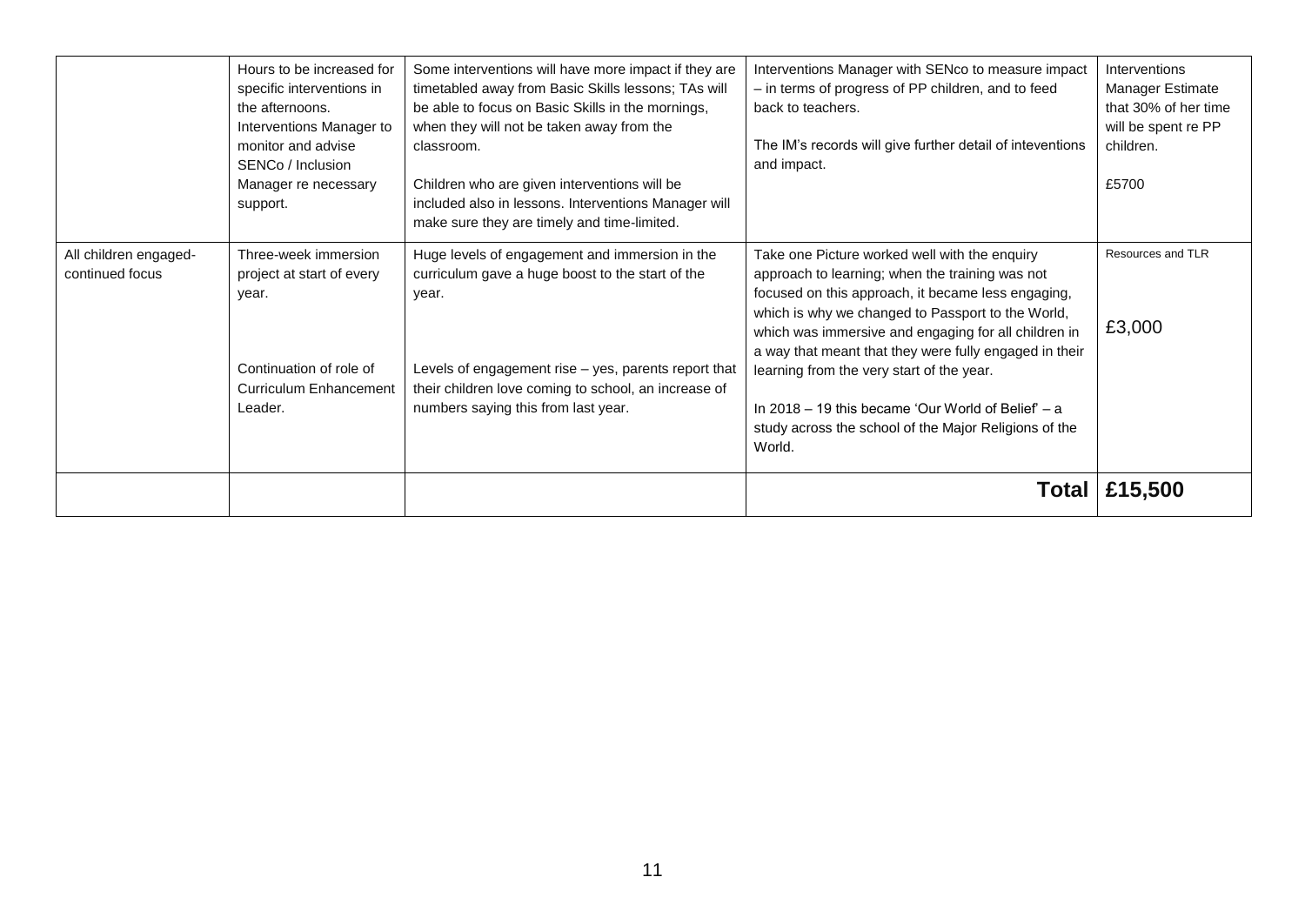| ii. Targeted support                                                                                                                                                                           |                                                                                                                                  |                                                                                                                                                                                                                                                                                                                                                                                                                                                                                                                   |                                                                                                                                                                                                    |                                                                                                            |  |
|------------------------------------------------------------------------------------------------------------------------------------------------------------------------------------------------|----------------------------------------------------------------------------------------------------------------------------------|-------------------------------------------------------------------------------------------------------------------------------------------------------------------------------------------------------------------------------------------------------------------------------------------------------------------------------------------------------------------------------------------------------------------------------------------------------------------------------------------------------------------|----------------------------------------------------------------------------------------------------------------------------------------------------------------------------------------------------|------------------------------------------------------------------------------------------------------------|--|
| <b>Desired outcome</b>                                                                                                                                                                         | Chosen action /<br>approach                                                                                                      | <b>Evidence / Rationale for the Chosen</b><br>Approach                                                                                                                                                                                                                                                                                                                                                                                                                                                            | How will we ensure this is<br>implemented? How will it be<br>reviewed?                                                                                                                             | <b>Cost</b>                                                                                                |  |
| Development of the<br>basic skills in order to be<br>able to progress to<br>application and then to<br>problem-solving. Across<br>the school.<br>All children able to<br>access the curriculum | Precision Teaching in<br>spelling and Maths,<br>during assemblies.                                                               | All children became more engaged and made better<br>progress last year. Those who did not were<br>recognised as needing specific further support and<br>outside agents were invited in. Therefore we will<br>continue with it this year.<br>Children more able to access the 'application of<br>maths' curriculum.<br>Accessing the curriculum for all children - impact on<br>other children made positive, negative impact<br>diminished.<br>Full classes, all children have access to guidance<br>and support. | Some children had memory issues that were<br>identified quickly as a result of the deployment of<br>these strategies last year.<br>TAs start their days with this, and Year Leaders<br>oversee it. | £2,000 (extra half<br>hour for TAs X4<br>daily - precision<br>spellings)<br>£2,000 (as above $-$<br>Maths) |  |
| Accelerated progress in<br>reading and spelling                                                                                                                                                | Nessy spelling licenses<br>for all children who need<br>them;<br>Accelerated reader<br>purchased for the whole<br>school to use. | Children enjoy this and it has had a huge impact on<br>progress in spelling.<br>Using AR, children are able to access reading in the<br>right order and at a level to suit their reading age<br>with a realistic degree of challenge.                                                                                                                                                                                                                                                                             |                                                                                                                                                                                                    | £8 000<br>£2361.20 (based on a<br>spend of £11,806<br>over 5 years, this<br>being the 4 <sup>th</sup> )    |  |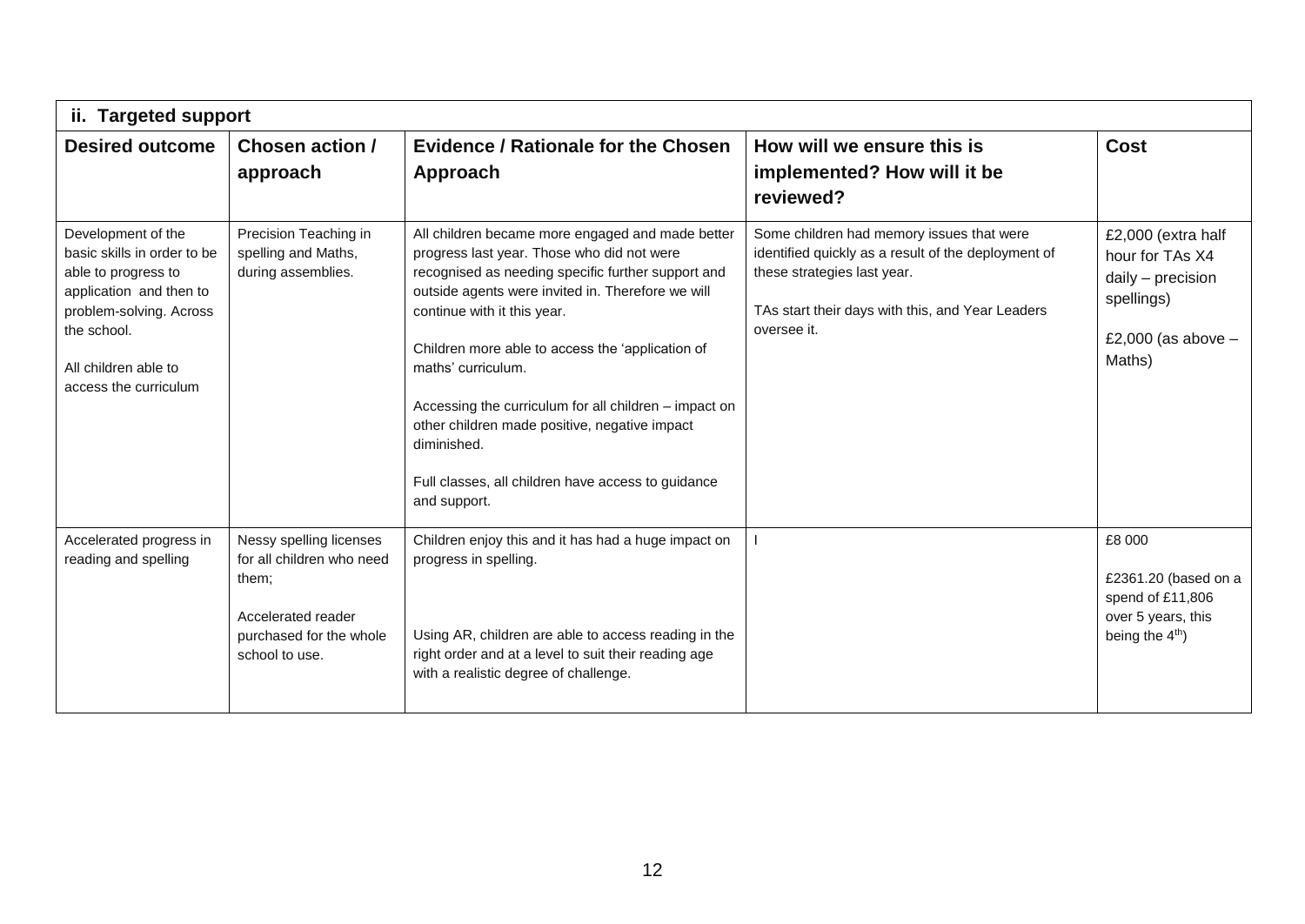| Y6 lower ability and<br>borderline children to<br>make accelerated<br>progress.                    | Holiday booster schools<br>for children in Year Six at<br>Easter and in the<br>summer for Y5s into Y6.<br>(3 weeks altogether)                                                                                                                                                                                                                                       | Accelerated progress in the development of<br>inferential skills in reading, and an understanding of<br>the expectations of Y6 - behaviour and the<br>curriculum.<br>Children are more likely to attend if they think it is<br>worth their while in ways other than in learning -<br>hence the end of week treat needs to be good, and<br>the children have to attend a certain number of<br>sessions in order to qualify for it.                                                                                                                                         | Impact is measured throughout the weeks of boosting<br>in order to make each day effective. The impact is on<br>the children 's introduction to Year Six, and sustained<br>as support throughout.                                                                                  | £4000 (staffing)<br>$£228$ (treat)<br>£240 (testbase<br>subscription for<br>holiday club) |
|----------------------------------------------------------------------------------------------------|----------------------------------------------------------------------------------------------------------------------------------------------------------------------------------------------------------------------------------------------------------------------------------------------------------------------------------------------------------------------|---------------------------------------------------------------------------------------------------------------------------------------------------------------------------------------------------------------------------------------------------------------------------------------------------------------------------------------------------------------------------------------------------------------------------------------------------------------------------------------------------------------------------------------------------------------------------|------------------------------------------------------------------------------------------------------------------------------------------------------------------------------------------------------------------------------------------------------------------------------------|-------------------------------------------------------------------------------------------|
| Children's emotional<br>health and social<br>awareness, confidence<br>and self-esteem<br>improves. | Nurture assistants<br>support the work of the<br>PSA in working with<br>children who need it.<br>Their hours are extended<br>to afternoons.<br>Interventions are carried<br>out in support of core<br>areas in the afternoons.<br>Actions to reduce levels<br>of cognitive load as<br>appropriate (and to<br>increase them as<br>appropriate) to be<br>investigated. | Children's self-esteem is raised when they feel<br>themselves to be the same as their peers.<br>Interventions that happen in small groups rather<br>than individually, and that do not take place at the<br>same time as the core area they are supporting,<br>help to build a child's confidence.<br>Mental health issues need to be addressed early on<br>so that children can focus on their learning. MH<br>issues also interfere with children's ability to<br>manage all types of cognitive load that are linked to<br>learning in both positive and negative ways. | Inclusion Manager liaises with Nurture Assistants re<br>progress of mental health of children. Following<br>increased confidence levels, children learn more<br>effectively and are able to make a contribution to<br>class learning to a degree that also benefits<br>themselves. | 90 extra hours<br>of TA support<br>per week $= 900$<br>$x 40 =$<br>£36,000                |
|                                                                                                    |                                                                                                                                                                                                                                                                                                                                                                      |                                                                                                                                                                                                                                                                                                                                                                                                                                                                                                                                                                           | <b>Total</b>                                                                                                                                                                                                                                                                       | £54829.20                                                                                 |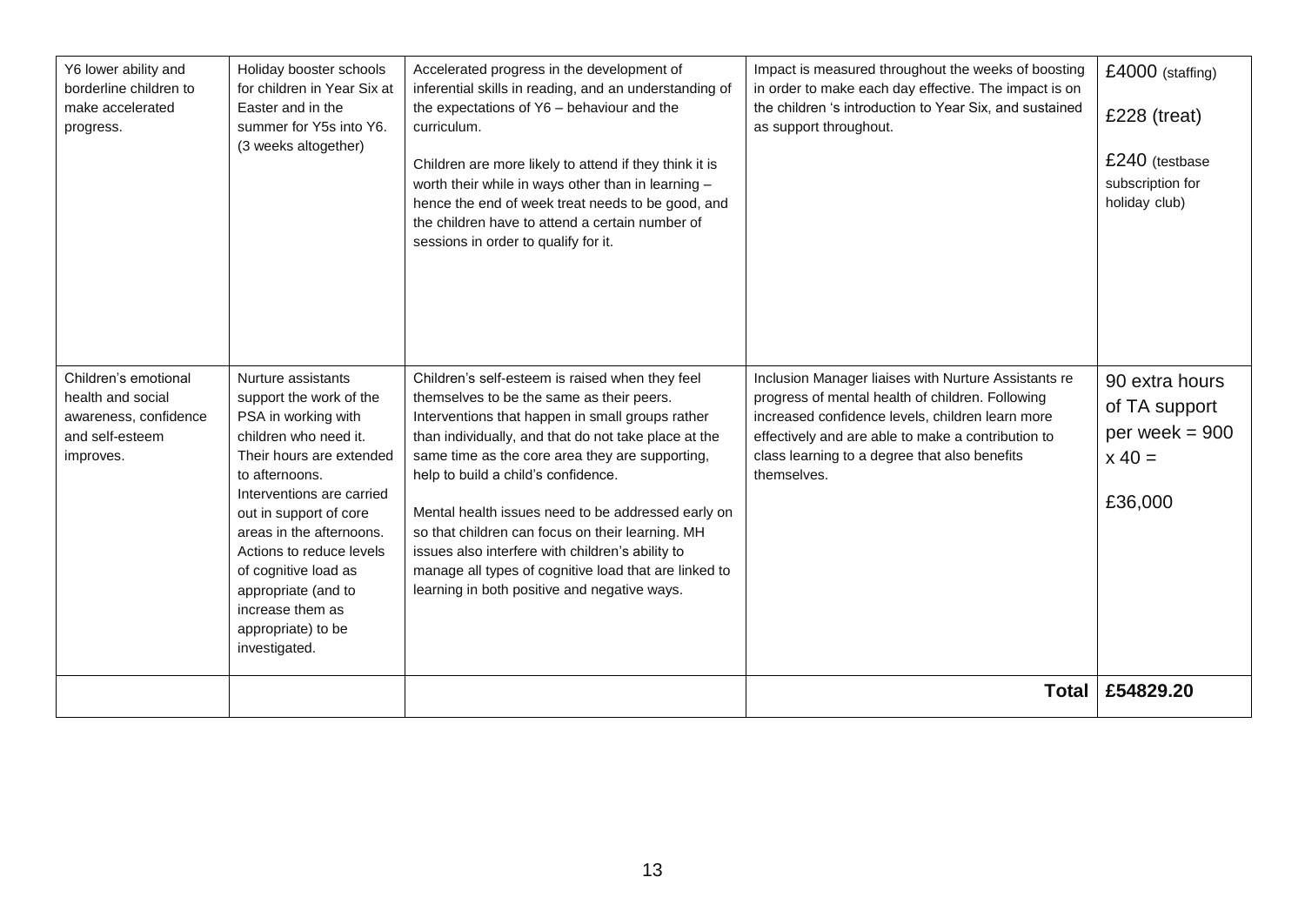| iii. Other approaches                                                                                                                                          |                                                                                                                                                                                                       |                                                                                                                                                                                                                                                                                                                                                                                                                                |                                                                                                                                                                                                             |                                                                                                                            |  |
|----------------------------------------------------------------------------------------------------------------------------------------------------------------|-------------------------------------------------------------------------------------------------------------------------------------------------------------------------------------------------------|--------------------------------------------------------------------------------------------------------------------------------------------------------------------------------------------------------------------------------------------------------------------------------------------------------------------------------------------------------------------------------------------------------------------------------|-------------------------------------------------------------------------------------------------------------------------------------------------------------------------------------------------------------|----------------------------------------------------------------------------------------------------------------------------|--|
| <b>Desired outcome</b>                                                                                                                                         | Chosen action /<br>approach                                                                                                                                                                           | <b>Evidence / Rationale for the Chosen</b><br>Approach                                                                                                                                                                                                                                                                                                                                                                         | How will we ensure this is<br>implemented? How will it be<br>reviewed?                                                                                                                                      | <b>Desired</b><br>outcome                                                                                                  |  |
| Attendance improves                                                                                                                                            | Payment for clubs<br>including ASC and<br><b>Breakfast Club.</b>                                                                                                                                      | Improved attendance                                                                                                                                                                                                                                                                                                                                                                                                            | Office admin - 2 siblings not necessarily PP eligible,<br>but close to borderline with poor parenting. Office<br>continue to chase, but we budget for this so that the<br>children eat.                     | £1190                                                                                                                      |  |
|                                                                                                                                                                | Payment for school<br>dinners for 2 borderline<br>PP eligible children with<br>safeguarding issues.                                                                                                   |                                                                                                                                                                                                                                                                                                                                                                                                                                |                                                                                                                                                                                                             | £800                                                                                                                       |  |
| Children feel themselves<br>to have equality of status<br>with their peers and<br>every child has the basic<br>things necessary for<br>school.                 | Shoes, coats, clubs, trips,<br>visits, resources, uniform<br>- supplied to children<br>whose families are in<br>need.                                                                                 | Low self-esteem is not caused by visible differences<br>caused by poverty. Children are comfortable and<br>confident in the context of their peer group. Sense<br>of identity and belonging, minimising the difference.<br>Children in our area feel their poverty keenly as the<br>area is relatively well-to-do. We want no child to feel<br>embarrassed or ashamed because their parents are<br>unable to provide for them. | Teachers report at he beginning of all staff meetings<br>re safeguarding and wellbeing. This falls into this<br>category.                                                                                   | £3500                                                                                                                      |  |
| Outside of school, all<br>children eat properly.                                                                                                               | Subscribe to the local<br>food bank and facilitate<br>families' access to it in a<br>discreet way.                                                                                                    | Children don't go hungry and can concentrate on<br>their learning because they have full tummies.                                                                                                                                                                                                                                                                                                                              | None                                                                                                                                                                                                        | Free                                                                                                                       |  |
| All children have a<br>serviceable bike to use for<br>cycle training; all children<br>who are expecting to need a<br>bike for secondary school to<br>have one. | Buy 18 bikes as 'spares' for<br>children who do not have<br>bikes of their own to learn<br>on. At the end of Y6, bikes<br>are discreetly given to the<br>children whose parents<br>cannot afford one. | Children can all cycle safely and all who are cycling<br>to secondary school have serviceable bikes to use.                                                                                                                                                                                                                                                                                                                    | Teachers in Y5 make new Y6 teachers aware of<br>issues. Vigilance of teachers and of cycle trainer<br>ensure that all have the use of a bike. Knowledge of<br>families and their needs determine the bikes. | Initial spend last year of<br>£9,000. With 3<br>replacements over 5<br>years this will be<br>£16,500 = £3,300 per<br>year. |  |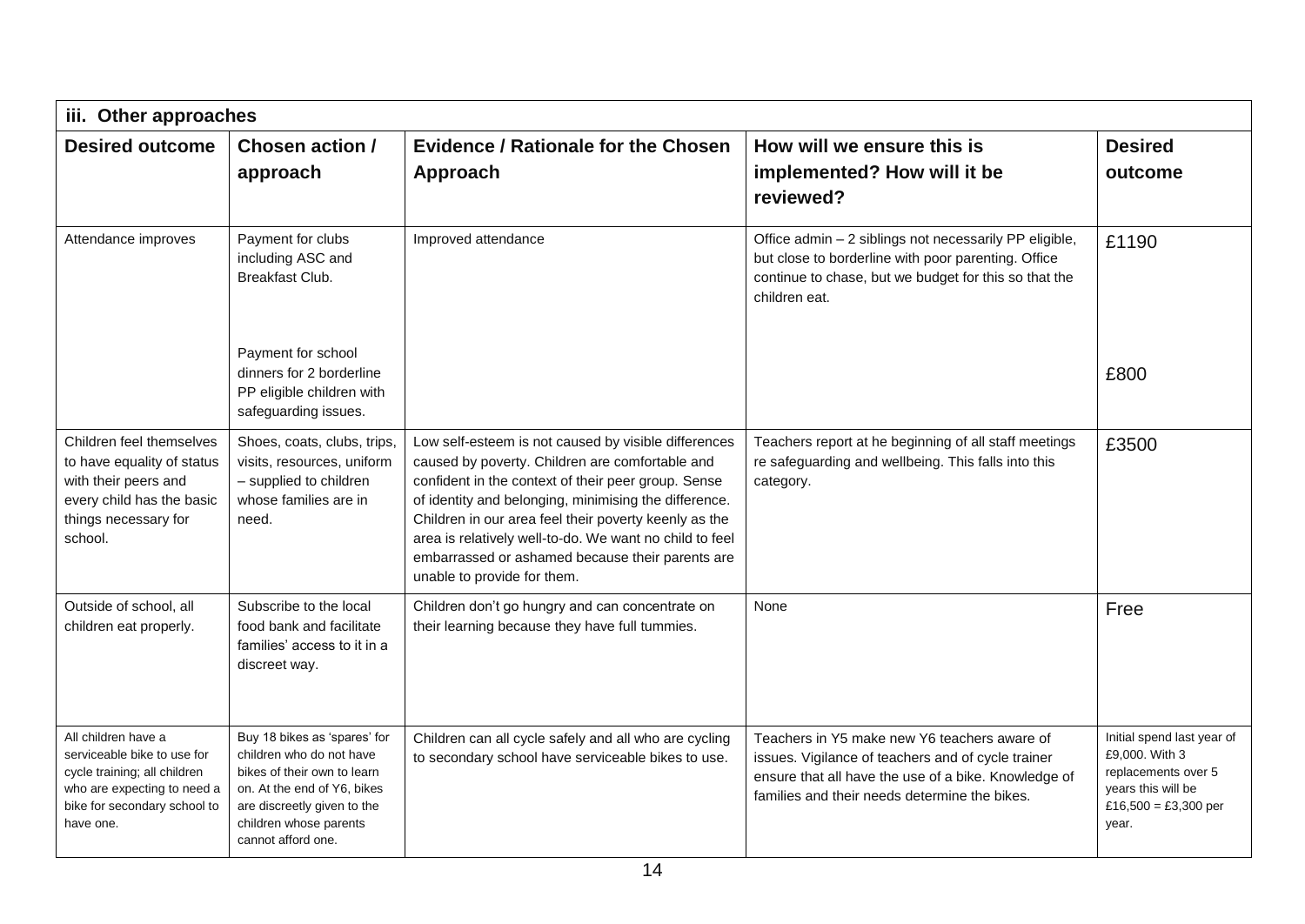| Single parents / carers<br>with mental health issues<br>- or with circumstances<br>in which mental helath<br>issues might develop -<br>get some respite and<br>therefore are better able<br>to manage their<br>demanding children. | Supported with payments<br>for children in holiday<br>clubs | Relief of cares in the family - children return to<br>school refreshed having enjoyed time with peers<br>under supervision. More likely to settle to their<br>learning. | Paying a percentage up to 50% of this is better than<br>paying it all, for different reasons in different cases -<br>but mainly so that the parent/carer feels that they<br>have provided this for their child, having both sought<br>our support and paid towards it. Raises their self-<br>esteem. | £1000      |
|------------------------------------------------------------------------------------------------------------------------------------------------------------------------------------------------------------------------------------|-------------------------------------------------------------|-------------------------------------------------------------------------------------------------------------------------------------------------------------------------|------------------------------------------------------------------------------------------------------------------------------------------------------------------------------------------------------------------------------------------------------------------------------------------------------|------------|
|                                                                                                                                                                                                                                    |                                                             |                                                                                                                                                                         | <b>Total</b>                                                                                                                                                                                                                                                                                         | £9,790     |
|                                                                                                                                                                                                                                    |                                                             |                                                                                                                                                                         | <b>Total expenditure</b>                                                                                                                                                                                                                                                                             | £80,119.20 |
|                                                                                                                                                                                                                                    |                                                             |                                                                                                                                                                         | <b>Unexpected extras fund</b>                                                                                                                                                                                                                                                                        | £5,500     |
|                                                                                                                                                                                                                                    |                                                             |                                                                                                                                                                         | <b>Total</b>                                                                                                                                                                                                                                                                                         | £82,500    |
|                                                                                                                                                                                                                                    |                                                             |                                                                                                                                                                         | <b>Contingency Fund</b>                                                                                                                                                                                                                                                                              | £2580.80   |
|                                                                                                                                                                                                                                    |                                                             |                                                                                                                                                                         | <b>Total</b>                                                                                                                                                                                                                                                                                         | £82,700    |